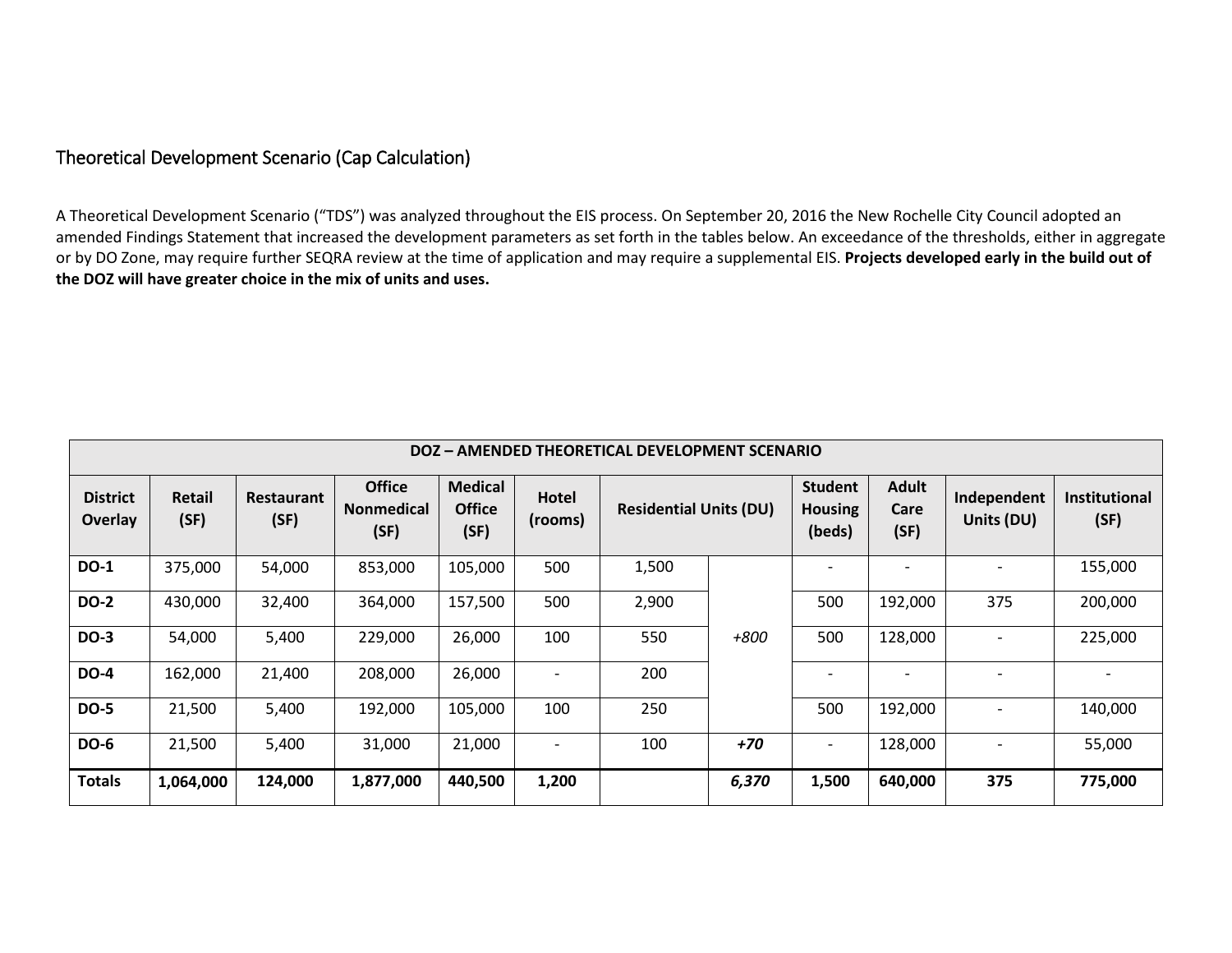## **AMENDED THEORETICAL DEVELOPMENT SCENARIO - IMPACT PARAMETERS**

| Parameter                                     | <b>Proposed Action Theoretical Development Scenario</b><br><b>Thresholds</b> |  |  |  |  |
|-----------------------------------------------|------------------------------------------------------------------------------|--|--|--|--|
|                                               | 6,370 Total                                                                  |  |  |  |  |
|                                               | 1,274 - Studio                                                               |  |  |  |  |
| Residential Units (DU)                        | $3,185 - 1$ BR                                                               |  |  |  |  |
|                                               | 1,274 - 2 BR                                                                 |  |  |  |  |
|                                               | 637 - 3 BR                                                                   |  |  |  |  |
| <b>Student Housing (beds)</b>                 | 1,500                                                                        |  |  |  |  |
| Independent Units (DU)                        | 375                                                                          |  |  |  |  |
| Retail (SF)                                   | 1,064,000                                                                    |  |  |  |  |
| Restaurant (SF)                               | 124,000                                                                      |  |  |  |  |
| Office Nonmedical (SF)                        | 1,877,000                                                                    |  |  |  |  |
| Medical Office (SF)                           | 440,500                                                                      |  |  |  |  |
| Hotel (rooms)                                 | 720,000 (1,200 Units)                                                        |  |  |  |  |
| Adult Care (SF)                               | 640,000 (375 Units)                                                          |  |  |  |  |
| Institutional (SF)                            | 775,000                                                                      |  |  |  |  |
| Total Residences (dwelling units)             | 6,370                                                                        |  |  |  |  |
| Total Nonresidential Floor Area (SF)          | 6,540,500                                                                    |  |  |  |  |
| Parking                                       | 11,993 spaces $1$                                                            |  |  |  |  |
| AM Peak Hour Trip Generation                  | 5,802 vehicles/hour (vph) <sup>2</sup>                                       |  |  |  |  |
| PM Peak Hour Trip Generation                  | 7,163 vph <sup>2</sup>                                                       |  |  |  |  |
| <b>Total Wastewater Generation/ Water Use</b> | 2,540,175 gpd <sup>3</sup>                                                   |  |  |  |  |
| Annual Total Property Tax Revenues            | \$76,449,220 <sup>4</sup>                                                    |  |  |  |  |
| Projected Sales Tax Revenue                   | \$48,777,0694                                                                |  |  |  |  |
| Residential Population: persons               | 13,220 <sup>5</sup>                                                          |  |  |  |  |
| School-age Children: students                 | $362^{6}$                                                                    |  |  |  |  |
| Employees: persons                            | 11,3767                                                                      |  |  |  |  |

Notes:

1. Per DOZ Amendments and City of New Rochelle Zoning Code.

2. Calculated using the same methodology as used in the GEIS. See Transportation section below for analysis.

3. Total water use/wastewater generation is based on 100/gpd/person as provided by United Water for the TDS, and 0.125 gpd/SF for commercial uses, plus additional demand factor to account for restaurant/wet commercial uses as

provided by United Water New Rochelle for the Amended Theoretical Development Program.

4. Calculated using the same methodology as used in the GEIS. See Appendix A.

5. Population was calculated using New York State per capita multipliers from "Residential Demographic Multipliers, Estimates of Occupants of New Housing," Rutgers University Center for Urban Policy Research, June 2006.

6. Student estimate was calculated using student multipliers set forth in "New Rochelle School Capacity Study, Final Report"

7. Calculated using the same methodology as used in the DGEIS, Table 3.4-25.